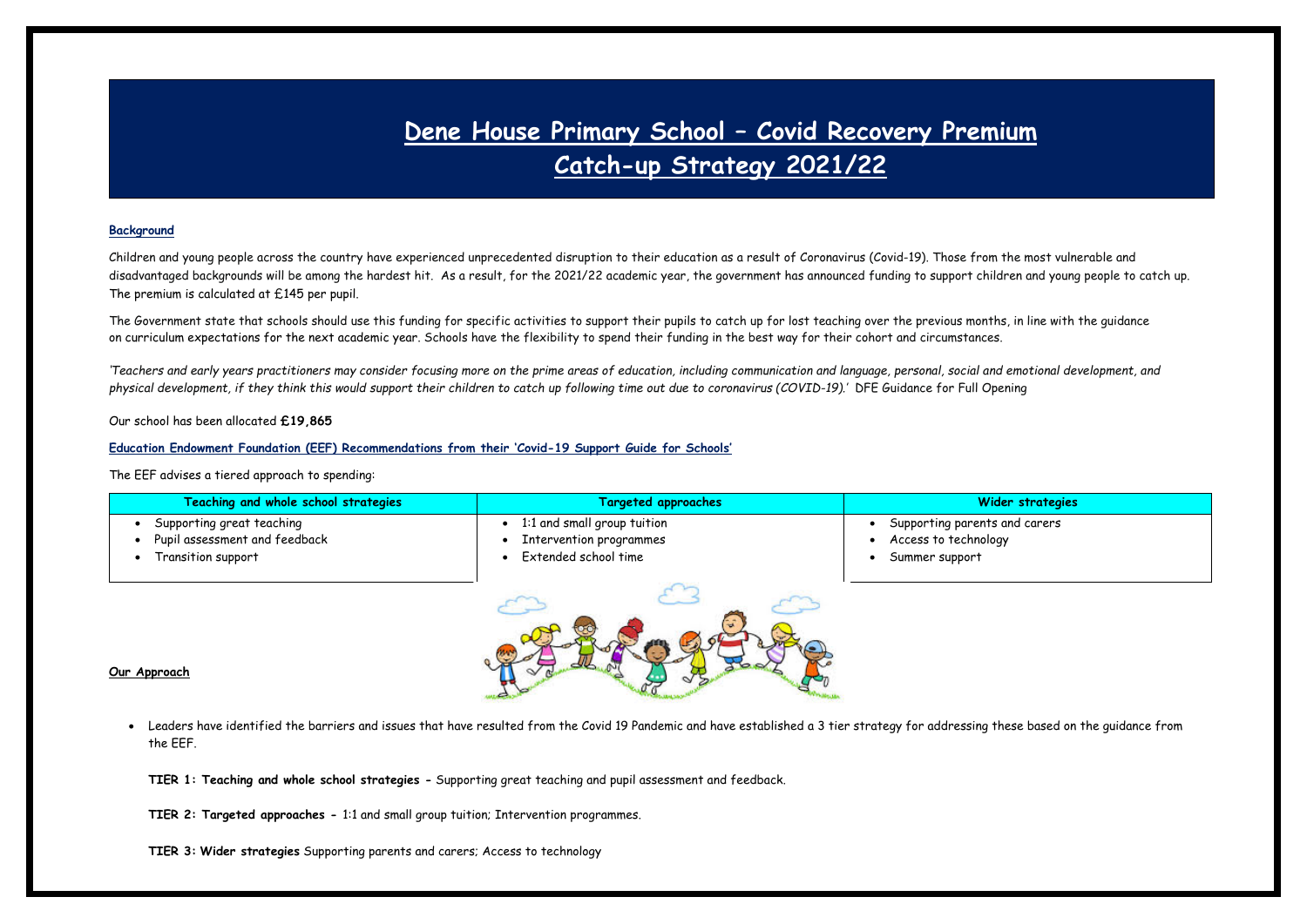| Mental Health, Well-being, Behaviour and Attitudes |                                                                                              |                                                                            |                        |
|----------------------------------------------------|----------------------------------------------------------------------------------------------|----------------------------------------------------------------------------|------------------------|
| School identified issues/                          | <b>Planned actions</b>                                                                       | Evidence Base                                                              | Approximate Cost       |
| impact of lockdown                                 |                                                                                              |                                                                            |                        |
| Mental Health and Wellbeing:                       | Tier 1:                                                                                      | The effect Covid-19 has had on children's social, emotional and mental     | £200 for resources     |
| We have more parents reporting                     | <b>PSHCE Curriculum</b><br>$\bullet$                                                         | health continues to impact their everyday lives. With new changes to       |                        |
| that their children are anxious.                   |                                                                                              | guidance and routines going back to school can be scary for children       |                        |
| While the majority of children                     | Tier 2:                                                                                      | whatever their age, and it can also be an anxious time for parents.        |                        |
| settled back into school very                      | From September 2021 - focusing on wellbeing through additional<br>$\bullet$                  | Wherever children live, they might have questions and worries about        |                        |
| well after each national                           | sessions/time with the school counsellor.                                                    | going back to school during the coronavirus. NSPCC website                 |                        |
| Lockdown, or when their                            | Additional 1:1 sessions and "drop ins" with the school councillor for those who<br>$\bullet$ |                                                                            |                        |
| bubbles had to isolate, for some                   | need it.                                                                                     |                                                                            |                        |
| children, the transitions back to                  | PSHCE focus in the first week when children are settling into school.                        |                                                                            |                        |
| school have been more                              | Trailblazer Mental Health Project<br>$\bullet$                                               |                                                                            |                        |
| challenging.                                       |                                                                                              |                                                                            |                        |
|                                                    | Tier 3:                                                                                      |                                                                            |                        |
|                                                    | Trailblazer Mental Health Project                                                            |                                                                            |                        |
| Mental Health and Wellbeing:                       | Tier 3:                                                                                      | Going back to school can be scary for children whatever their age, and it  | FREE - E-bug programme |
| Some children returned to                          | Additional training and teaching provided through the E-Bug programme to<br>$\bullet$        | can also be an anxious time for parents. Wherever your children live,      |                        |
| school with anxieties and                          | support pupils in understanding Covid regulations and how to stay safe.                      | they might have questions and worries about going back to school during    |                        |
| worries about how to stay safe                     |                                                                                              | the coronavirus. NSPCC website                                             |                        |
| in relation to Covid 19.                           |                                                                                              |                                                                            |                        |
| <b>Behaviour</b>                                   | Tier 1:                                                                                      | Some school cultures, norms and routines have been disrupted by the        | £800 for additional    |
| Some children are finding it                       | Behaviour policy reviewed and adapted for September 2021<br>$\bullet$                        | coronavirus (COVID-19) outbreak and some pupils may have been              | adult support for      |
| difficult to readjust to the                       | Posters and displays in classrooms to ensure behaviour rules are high profile<br>$\bullet$   | exposed to a range of adverse experiences. Schools will need to make       | managing behaviour.    |
| expectations and rules linked to                   | and central to what we do in school.                                                         | changes to reset behaviour and attendance expectations and                 |                        |
| the removal of Covid 19                            | Training for all staff on implementation and use of 'Zones of Regulation'<br>$\bullet$       | consider additional support to successfully reintegrate pupils back.       | £100 for resources     |
| restrictions meaning that                          | Tier 3:                                                                                      | (DfE Checklist for School Leaders to support full opening: Behaviour and   |                        |
| school's behaviour policy needs                    | Half termly behaviour meetings and log analysis to identify areas of concern<br>$\bullet$    | Attendance)                                                                |                        |
| to be refined and reshared with                    | and implement appropriate support                                                            |                                                                            |                        |
| the pupils - pupils now have                       |                                                                                              |                                                                            |                        |
| more "freedoms" so need to                         |                                                                                              |                                                                            |                        |
| understand the expectations                        |                                                                                              |                                                                            |                        |
| that go with these.                                |                                                                                              |                                                                            |                        |
|                                                    |                                                                                              |                                                                            |                        |
| Motivation and attitudes for                       | Tier 1:                                                                                      | In the EEF Attainment Gap Report, 2017, it states that 'essential life     | <b>FREE</b>            |
| learning:                                          | Systems for promoting PRIDE have been emphasised<br>$\bullet$                                | skills, or character, are important in determining life chances and can be |                        |
| Some children are lacking                          | Children to be rewarded for productivity and perseverance.                                   | measured in a robust and comparable way.'                                  |                        |
| resilience and stamina when                        | Tier 3:                                                                                      |                                                                            |                        |
| working on tasks. All classes                      | Class Dojo has been introduced as a rewards system linked to school's Ethos<br>$\bullet$     |                                                                            |                        |
| have reported children are less                    | and Values.                                                                                  |                                                                            |                        |
| independent and seeking more                       |                                                                                              |                                                                            |                        |
| reassurance from adults when                       |                                                                                              |                                                                            |                        |
| completing tasks.                                  |                                                                                              |                                                                            |                        |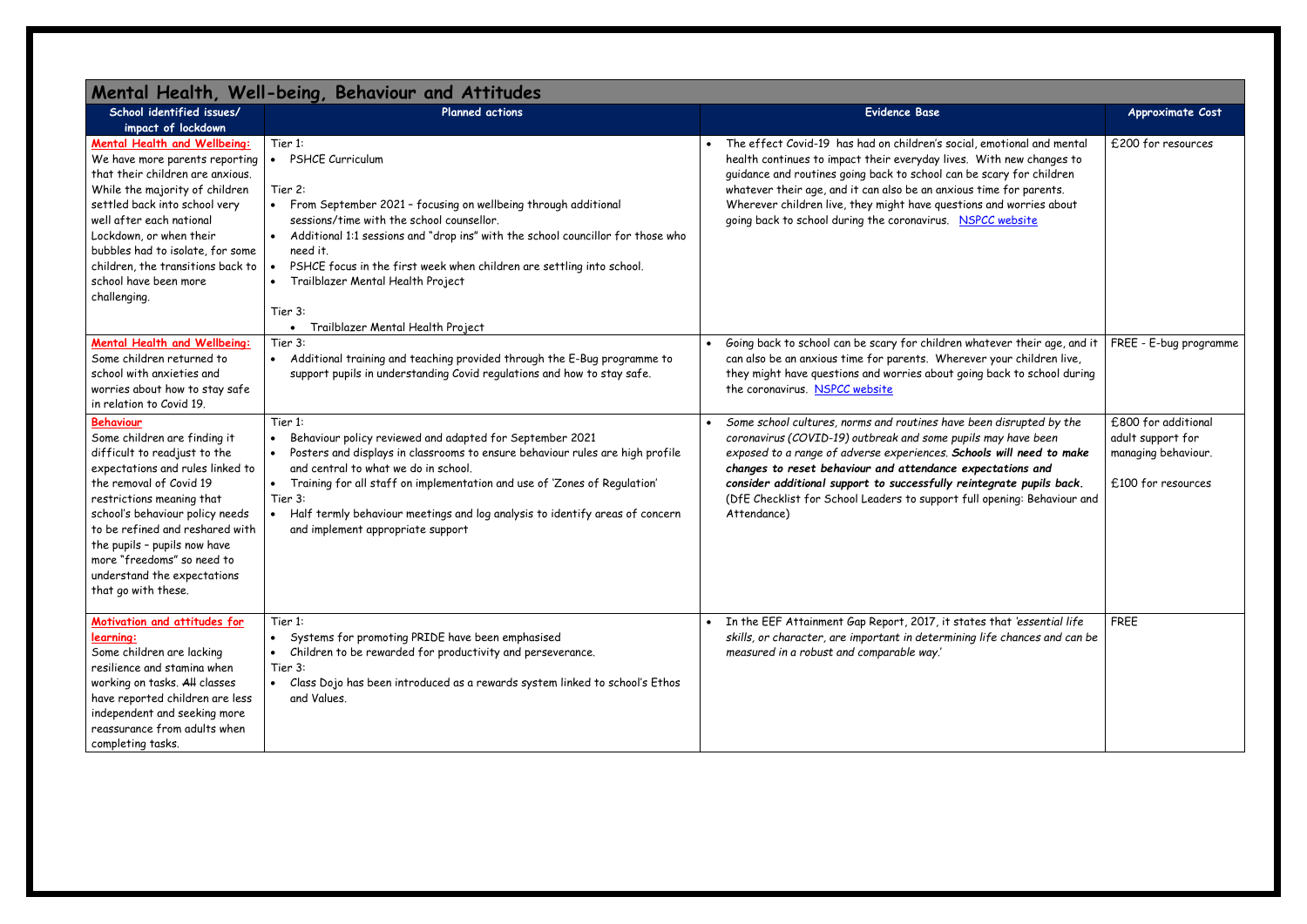| New starters<br>Reception staff have reported<br>significant deficits in children's<br>'school readiness' after missing<br>a considerable period of nursery<br>learning through the summer<br><b>term.</b> Baseline data shows<br>children have much lower<br>starting points in CLL,<br>mathematics, PD and PSED and<br>are finding social aspects of<br>school difficult. | Tier 1:<br>Additional adult in Reception in order to be able to target children effectively<br>$\bullet$<br>in their social and emotional Language and literacy development.<br>Provision constantly reviewed and adapted to meet the needs of the children<br>$\bullet$<br>Ongoing professional development for staff around effective provision for<br>language, literacy and mathematics, as well as personal, social and emotional<br>development                                         | The EEF Covid-19 Support Guide for Schools, states that, 'great<br>teaching is the most important level schools have to improve outcomes<br>for their pupils. Providing opportunities for professional developmentis<br>likely to be valuable.'<br>'For pupils in reception, teachers should also assess and address gaps in<br>language, early reading and mathematics, particularly ensuring children's<br>acquisition of phonic knowledge and extending their vocabulary. For<br>nursery and childminder settings, and reception, consider how all groups<br>of children can be given equal opportunities for outdoor education.' DFE<br>Guidance for Full Opening | £4500 towards the<br>retention recruitment<br>an experienced, high<br>performing EYFS<br>practitioner with a<br>background in YN and<br>early development to<br>help bridge/address 1<br>gaps/delays in<br>development. |
|-----------------------------------------------------------------------------------------------------------------------------------------------------------------------------------------------------------------------------------------------------------------------------------------------------------------------------------------------------------------------------|-----------------------------------------------------------------------------------------------------------------------------------------------------------------------------------------------------------------------------------------------------------------------------------------------------------------------------------------------------------------------------------------------------------------------------------------------------------------------------------------------|-----------------------------------------------------------------------------------------------------------------------------------------------------------------------------------------------------------------------------------------------------------------------------------------------------------------------------------------------------------------------------------------------------------------------------------------------------------------------------------------------------------------------------------------------------------------------------------------------------------------------------------------------------------------------|-------------------------------------------------------------------------------------------------------------------------------------------------------------------------------------------------------------------------|
| <b>Language and Literacy Development</b>                                                                                                                                                                                                                                                                                                                                    |                                                                                                                                                                                                                                                                                                                                                                                                                                                                                               |                                                                                                                                                                                                                                                                                                                                                                                                                                                                                                                                                                                                                                                                       |                                                                                                                                                                                                                         |
| School identified issues/<br>impact of lockdown                                                                                                                                                                                                                                                                                                                             | Planned actions                                                                                                                                                                                                                                                                                                                                                                                                                                                                               | <b>Evidence Base</b>                                                                                                                                                                                                                                                                                                                                                                                                                                                                                                                                                                                                                                                  | <b>Approximate Cost</b>                                                                                                                                                                                                 |
| <b>Language and Oracy:</b><br>Staff have reported that many<br>children are struggling verbally,<br>not speaking in full sentences<br>and finding it difficult to<br>articulate their thinking.                                                                                                                                                                             | Tier 1:<br>Training on promoting language development through PEER (Prompt, Evaluate,<br>Expand, Repeat), sustained shared thinking and SEEC (Select, Explain,<br>Explore, Consolidate) approaches<br>Philosophy 4 Children/speaking and listening sessions set up across school<br>$\bullet$<br>Tier 2:<br>Speech and Language interventions set up within Reception - NELI/Talk Boost                                                                                                       | The Education Endowment Foundation's evaluation of oral language<br>interventions as part of its 'Teaching and Learning Toolkit' shows that<br>they have a 'positive impact' on learning at a very low cost. It<br>summarised that, 'Overall, studies of oral language interventions<br>consistently show positive impact on learning, including on oral language<br>skills and reading comprehension. On average, pupils who participate in<br>oral language interventions make approximately five months' additional<br>progress over the course of a year.'                                                                                                        | £500 for CPD and suj<br>cover                                                                                                                                                                                           |
| <b>EYFS and KS1 Phonics and</b><br>Reading<br>Within EYFS and KS1, children<br>have gaps in knowledge from<br>sounds that they have missed in<br>the spring and summer terms 20<br>and the spring term 21. Fluency<br>has been identified as an issue<br>across school and in some<br>classes, pupil's attitudes<br>towards reading have been<br>impacted.                  | Tier 1:<br>Children in YR, Y1, Y2 and those who are classed as weaker readers in KS2 to<br>access RWI sessions, including interventions and refreshers<br>Refresher training for staff and new staff training<br>$\bullet$<br>Resources purchased to support RWI teaching and learning.<br>Tier 2:<br>Catch up interventions in place for all children who are working below age<br>related expectations<br>Tier 3:<br>Weekly parents updates on sounds learnt via Dojo messages<br>$\bullet$ | The EEF Covid-19 Support Guide for Schools, states that, 'great<br>teaching is the most important level schools have to improve outcomes<br>for their pupils. Providing opportunities for professional developmentis<br>likely to be valuable. It also states that, 'setting aside time to enable<br>teachers to assess pupil's wellbeing and learning needs is likely to make<br>it easier for teachers and other school staff to provide effective<br>support.'                                                                                                                                                                                                     | £350<br>Ongoing staff trainin<br>and access to home<br>learning videos for<br>parents<br>£250<br>Phonics Home Learnin<br>booklets                                                                                       |

| s that, 'great:<br>o improve outcomes<br>sional developmentis<br>; and address gaps in<br>ly ensuring children's<br>vocabulary. For<br>nsider how all groups<br>door education.' DFE | £4500 towards the<br>retention recruitment of<br>an experienced, high<br>performing EYFS<br>practitioner with a<br>background in YN and<br>early development to<br>help bridge/address the<br>gaps/delays in<br>development. |
|--------------------------------------------------------------------------------------------------------------------------------------------------------------------------------------|------------------------------------------------------------------------------------------------------------------------------------------------------------------------------------------------------------------------------|
|                                                                                                                                                                                      |                                                                                                                                                                                                                              |
|                                                                                                                                                                                      | Approximate Cost                                                                                                                                                                                                             |
|                                                                                                                                                                                      |                                                                                                                                                                                                                              |
| <u>of oral language</u><br>Toolkit' shows that<br>w cost. It<br>interventions<br>ding on oral language<br>s who participate in<br>e months' additional                               | £500 for CPD and supply<br>cover                                                                                                                                                                                             |

Ongoing staff training and access to home learning videos for

£250  $\mid$  2000  $\mid$  Phonics Home Learning booklets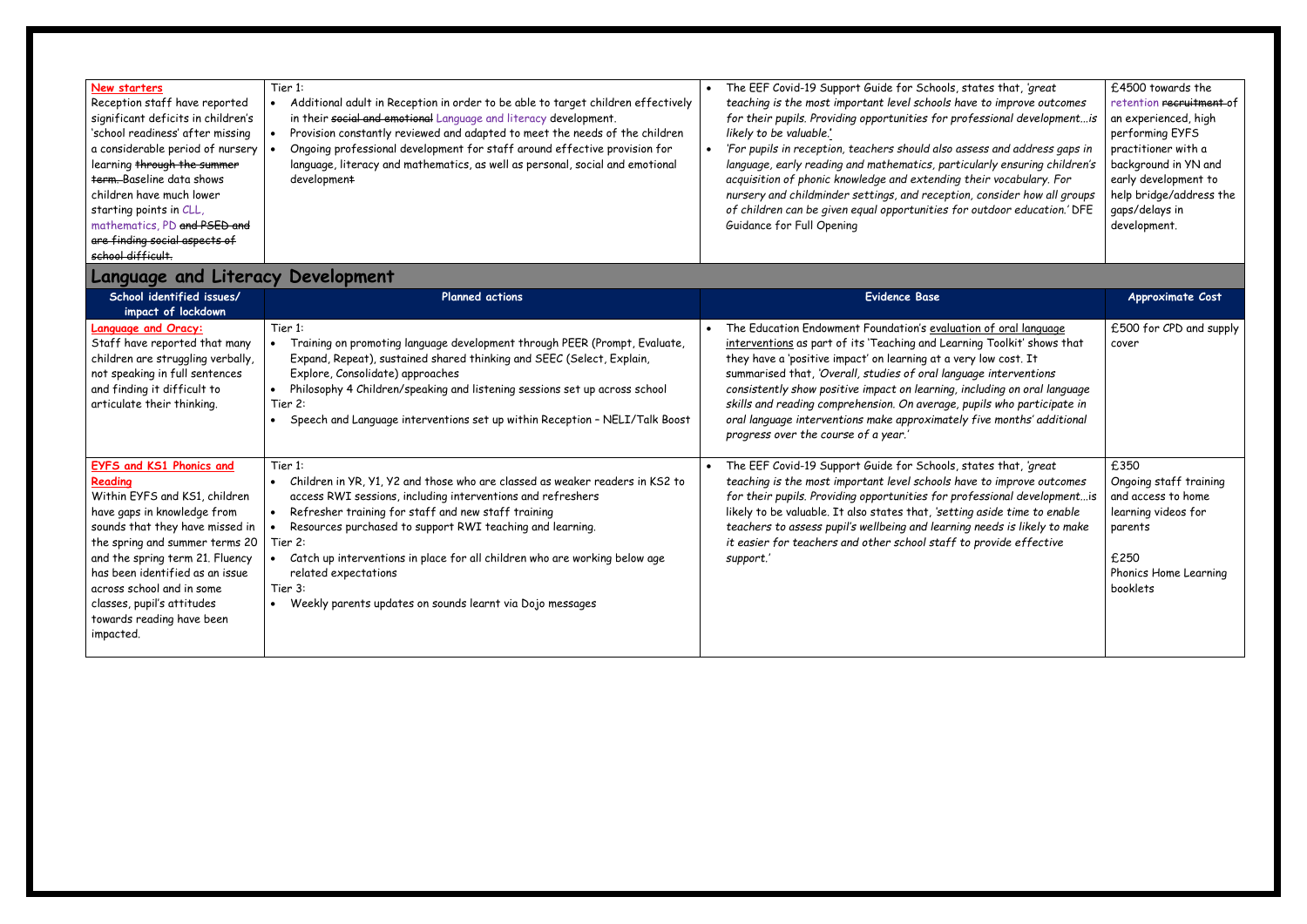| <b>KS2 Phonics and Reading</b><br>Within KS2, children have gaps<br>in knowledge from sounds<br>because they didn't access<br>catch up teaching or<br>intervention due to Lockdowns<br>or self-isolations. Fluency has<br>been identified as an issue<br>across school and in some<br>classes, pupil attitudes towards<br>reading have been impacted. | Tier 1:<br>Children identified for RWI phonics catch up programmes<br>Refresher training for staff and new staff trained in RWI catch up<br>programmes<br>Resources purchased to support RWI teaching and learning in Y3.<br>Additional adults deployed to implement reading intervention programmes.<br>Staff training to be provided around application of reading to wider<br>curriculum subjects, to help further close gaps within reading.<br>Tier 2:<br>Catch up interventions in place for all children who are working below age<br>$\bullet$<br>related expectations; Reading recovery plans have been implemented;<br>additional TA time and support deployed to enable this to take place.<br>Tier 3:<br>Weekly parents' updates on sounds learnt via Dojo messages.<br>$\bullet$ | The EEF Covid-19 Support Guide for Schools, states that, 'great<br>teaching is the most important level schools have to improve outcomes<br>for their pupils. Providing opportunities for professional development is<br>likely to be valuable. It also states that, 'setting aside time to enable<br>teachers to assess pupil's wellbeing and learning needs is likely to make<br>it easier for teachers and other school staff to provide effective<br>support.' |
|-------------------------------------------------------------------------------------------------------------------------------------------------------------------------------------------------------------------------------------------------------------------------------------------------------------------------------------------------------|-----------------------------------------------------------------------------------------------------------------------------------------------------------------------------------------------------------------------------------------------------------------------------------------------------------------------------------------------------------------------------------------------------------------------------------------------------------------------------------------------------------------------------------------------------------------------------------------------------------------------------------------------------------------------------------------------------------------------------------------------------------------------------------------------|--------------------------------------------------------------------------------------------------------------------------------------------------------------------------------------------------------------------------------------------------------------------------------------------------------------------------------------------------------------------------------------------------------------------------------------------------------------------|
| Writing:<br>Children's writing stamina has<br>been affected, as well as basics<br>such as handwriting and spelling.                                                                                                                                                                                                                                   | Tier 1:<br>Curriculum plans have been adapted to ensure coverage of missed content -<br>class teachers are aware of gaps in knowledge and make on-going assessments<br>to address these.<br>Provide CPD to address issues in basic writing skills, including: improving "talk";<br>physical development; handwriting; spelling; and writing sequences (see writing<br>SIP plan)<br>Tier 2:<br>Once progress in reading accelerates through quality first teaching and<br>intervention, interventions will be set up within Key stage 2 to focus on the<br>key skills of handwriting and spelling.<br>Reaction time built into afternoon sessions to respond to misconceptions and<br>errors.                                                                                                  | The EEF Covid-19 Support Guide for Schools, states that, 'great<br>teaching is the most important level schools have to improve outcomes<br>for their pupils. Providing opportunities for professional development is<br>likely to be valuable.                                                                                                                                                                                                                    |

## **Mathematics Development**

| s that, ' <i>great</i><br>improve outcomes<br>ional developmentis<br>ide time to enable<br>ds is likely to make<br>vide effective | £4500 towards paying<br>for an additional day<br>from HLTA and TA<br>£300 for RWI<br>resources in Y3<br>£880<br><b>Phonics Booklets</b> |
|-----------------------------------------------------------------------------------------------------------------------------------|-----------------------------------------------------------------------------------------------------------------------------------------|
| s that, ' <i>great</i><br>improve outcomes<br>ional developmentis                                                                 | £400 for CPD and supply<br>cover<br>£2400 for additional TA<br>time for basic skills<br>interventions.                                  |
|                                                                                                                                   |                                                                                                                                         |
|                                                                                                                                   |                                                                                                                                         |
|                                                                                                                                   | <b>Approximate Cost</b>                                                                                                                 |
|                                                                                                                                   | £2,488 towards<br>afternoon support from<br>additional TA                                                                               |
| s that, 'great<br>improve outcomes<br>ional developmentis<br>s that, 'In order to<br>ıctured<br>small groups, are                 | £300 for CPD and supply<br>cover                                                                                                        |
| n literacy and<br>st impact where<br>lls, or aspects of<br>sustained period and<br>ry.'                                           |                                                                                                                                         |

| School identified issues/<br>impact of lockdown                                                                                                                                                                                                                                                                                   | <b>Planned actions</b>                                                                                                                                                                                                                                                                                                                                                                                                                                                                                                                                                                                                                                                                                                                                                                  | <b>Evidence Base</b>                                                                                                                                                                                                                                                                                                                                                                                                                                                                                                                                                                                                                                                                                                                                                                                                                                       | Approximate Cost                                                                          |
|-----------------------------------------------------------------------------------------------------------------------------------------------------------------------------------------------------------------------------------------------------------------------------------------------------------------------------------|-----------------------------------------------------------------------------------------------------------------------------------------------------------------------------------------------------------------------------------------------------------------------------------------------------------------------------------------------------------------------------------------------------------------------------------------------------------------------------------------------------------------------------------------------------------------------------------------------------------------------------------------------------------------------------------------------------------------------------------------------------------------------------------------|------------------------------------------------------------------------------------------------------------------------------------------------------------------------------------------------------------------------------------------------------------------------------------------------------------------------------------------------------------------------------------------------------------------------------------------------------------------------------------------------------------------------------------------------------------------------------------------------------------------------------------------------------------------------------------------------------------------------------------------------------------------------------------------------------------------------------------------------------------|-------------------------------------------------------------------------------------------|
| Maths<br>In the last 2 years, Some<br>specific content has been<br>missed and children now have<br>gaps in knowledge, particularly<br>in terms of topics such as<br>Measure, Shape and Space and<br>Statistics. Children's mental<br>recall of facts has also suffered<br>which impacts all aspects of<br>number and calculation. | Tier 1:<br>Curriculum plans have been adapted to ensure coverage of missed content -<br>class teachers are aware of gaps in knowledge<br>Provide CPD to focus on developing key skills in maths.<br>Arithmetic and Mental agility have been identified as a priorities for CPD and<br>coaching in the autumn and spring terms.<br>Tier 2:<br>Once reading progress accelerates, as a result of quality first teaching and<br>intervention, interventions will be set up within KS2 to focus on key skills:<br>number, place value and times-tables.<br>Pre and post teaching strategies to be introduced to support children who are<br>struggling to bridge gaps and/or retain information.<br>Reaction time built into afternoon sessions to respond to misconceptions and<br>errors. | The EEF Covid-19 Support Guide for Schools, states that, 'great<br>teaching is the most important level schools have to improve outcomes<br>for their pupils. Providing opportunities for professional developmentis<br>likely to be valuable.<br>The EEF Covid-19 Support Guide for Schools, states that, 'In order to<br>support pupils who have fallen behind furthest, structured<br>interventions, which may also be delivered 1:1 or in small groups, are<br>likely to be necessary.'<br>A particular focus for interventions is likely to be on literacy and<br>numeracy. Programmes are likely to have the greatest impact where<br>they meet a specific need, such as oral language skills, or aspects of<br>reading, include regular sessions maintained over a sustained period and<br>are carefully timetabled to enable consistent delivery.' | £2,488 towards<br>afternoon support fro<br>additional TA<br>£300 for CPD and suj<br>cover |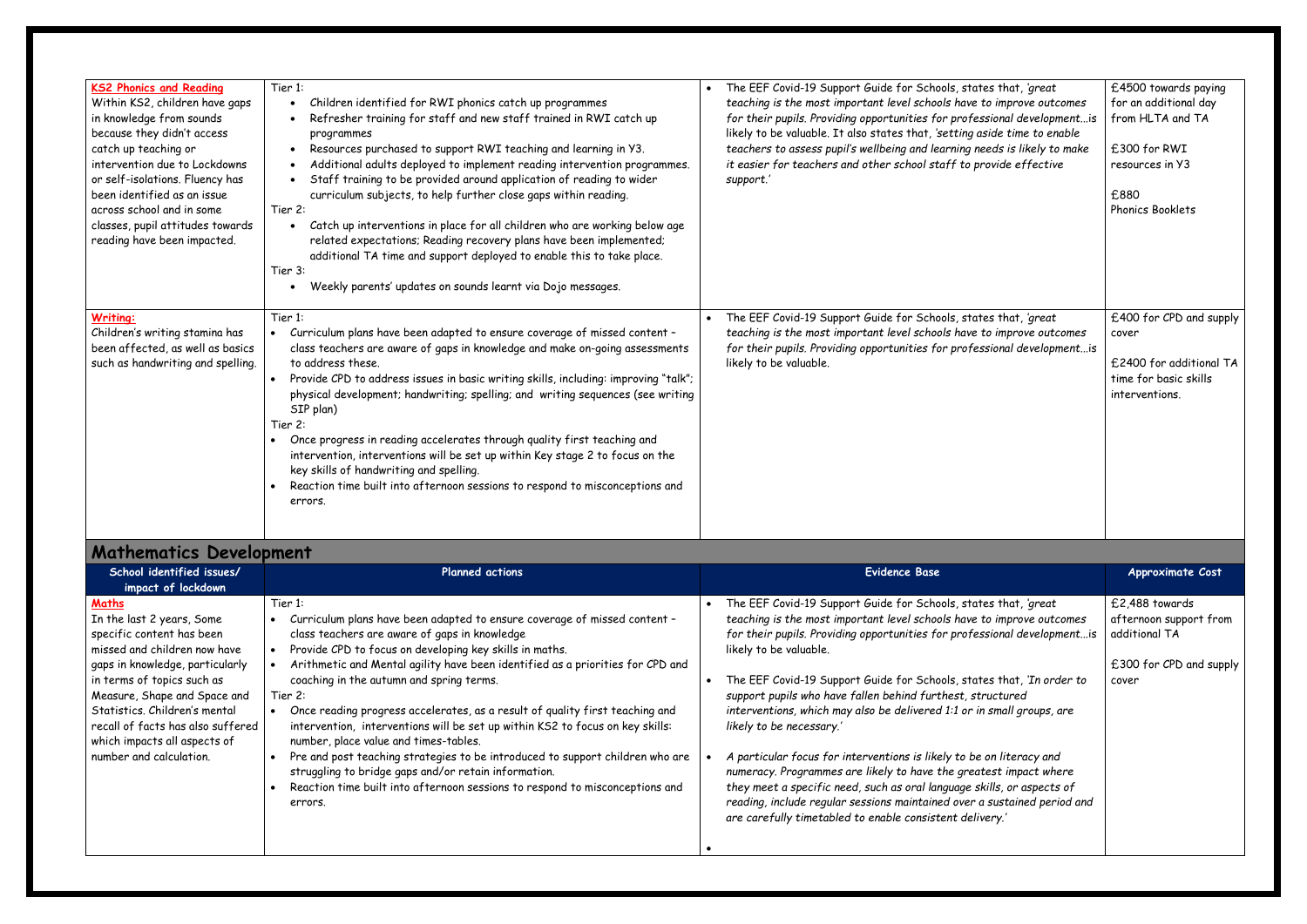| Wider Curriculum and Continued Access to Learning                                                                                                                                                                                                                                                                                 |                                                                                                                                                                                                                                                                                                                                                                                                                                                                                                                                                                                              |                                                                                                                                                                                                                                                                                                                                                                                                                                                                                                                                                                                                                                       |                                                                                                    |
|-----------------------------------------------------------------------------------------------------------------------------------------------------------------------------------------------------------------------------------------------------------------------------------------------------------------------------------|----------------------------------------------------------------------------------------------------------------------------------------------------------------------------------------------------------------------------------------------------------------------------------------------------------------------------------------------------------------------------------------------------------------------------------------------------------------------------------------------------------------------------------------------------------------------------------------------|---------------------------------------------------------------------------------------------------------------------------------------------------------------------------------------------------------------------------------------------------------------------------------------------------------------------------------------------------------------------------------------------------------------------------------------------------------------------------------------------------------------------------------------------------------------------------------------------------------------------------------------|----------------------------------------------------------------------------------------------------|
| School identified issues/<br>impact of lockdown                                                                                                                                                                                                                                                                                   | <b>Planned actions</b>                                                                                                                                                                                                                                                                                                                                                                                                                                                                                                                                                                       | <b>Evidence Base</b>                                                                                                                                                                                                                                                                                                                                                                                                                                                                                                                                                                                                                  | Approximate Cost                                                                                   |
| <b>Wider Curriculum</b><br>Children have gaps in knowledge<br>from topics that have not been<br>taught, impacting future<br>learning.                                                                                                                                                                                             | Tier 1:<br>Immediate access to wider curriculum subjects on return to school, with<br>specific subjects taught by teachers who have taken on a subject specialism.<br>Staff training to be provided around application of reading to wider<br>$\bullet$<br>curriculum subjects, to help further close gaps within reading.<br>Additional books and resources purchased so all children have the stimuli and<br>equipment they need to learn well in subjects.<br>Computing curriculum adjusted so that e-safety is promoted and reinforced in<br>preparation for additional remote learning. | 'Teach an ambitious and broad curriculum in all subjects from the start of<br>the autumn term, but make use of existing flexibilities to create time to<br>cover the most important missed content. Up to and including key stage 3,<br>prioritisation within subjects of the most important components for<br>progression is likely to be more effective than removing subjects, which<br>pupils may struggle to pick up again later. In particular, schools may consider<br>how all subjects can contribute to the filling of gaps in core knowledge, for<br>example through an emphasis on reading.' DFE Guidance for Full Opening | £2000 on additional<br>resources                                                                   |
| <b>Remote Learning:</b><br>School needs a system for<br>remote learning that can be<br>used for individual children<br>isolating or if there is an<br>outbreak of cases across a<br>larger group or class. School<br>must be ready to provide home<br>learning immediately in the<br>event that a child needs to self-<br>isolate | Tier 3:<br>Technology loaned to pupils who need to isolate due to Covid-19, to enable<br>children to access home learning<br>"Classroom Secrets" paper packs purchased for those without internet access<br>$\bullet$<br>Class Dojo - allows for sharing of tasks and timetables etc. Can also be<br>accessed via phone for those without laptop/tablet access. It provides a two<br>way communication system between parents and staff so that immediate<br>support can be offered/queries answered.<br>RWI Phonics subscription purchased for online lessons                               | UNICEF: Though national governments around the world have been quick to<br>implement remote learning, new health protocols and reopening plans, these<br>policies have varied widely based on each country's wealth. School children<br>in the poorest countries have already lost nearly four months of<br>schooling since the start of the pandemic, compared to six weeks in high-<br>income countries. Even short disruptions in children's schooling can have<br>long-lasting negative impacts due to factors including the lack of structured<br>programmes for catching up.                                                    | £337 for Classroom<br>Secrets<br>£175 Oxford Owl<br>(RWI)<br>£800 for Purple Mash<br>subscription. |